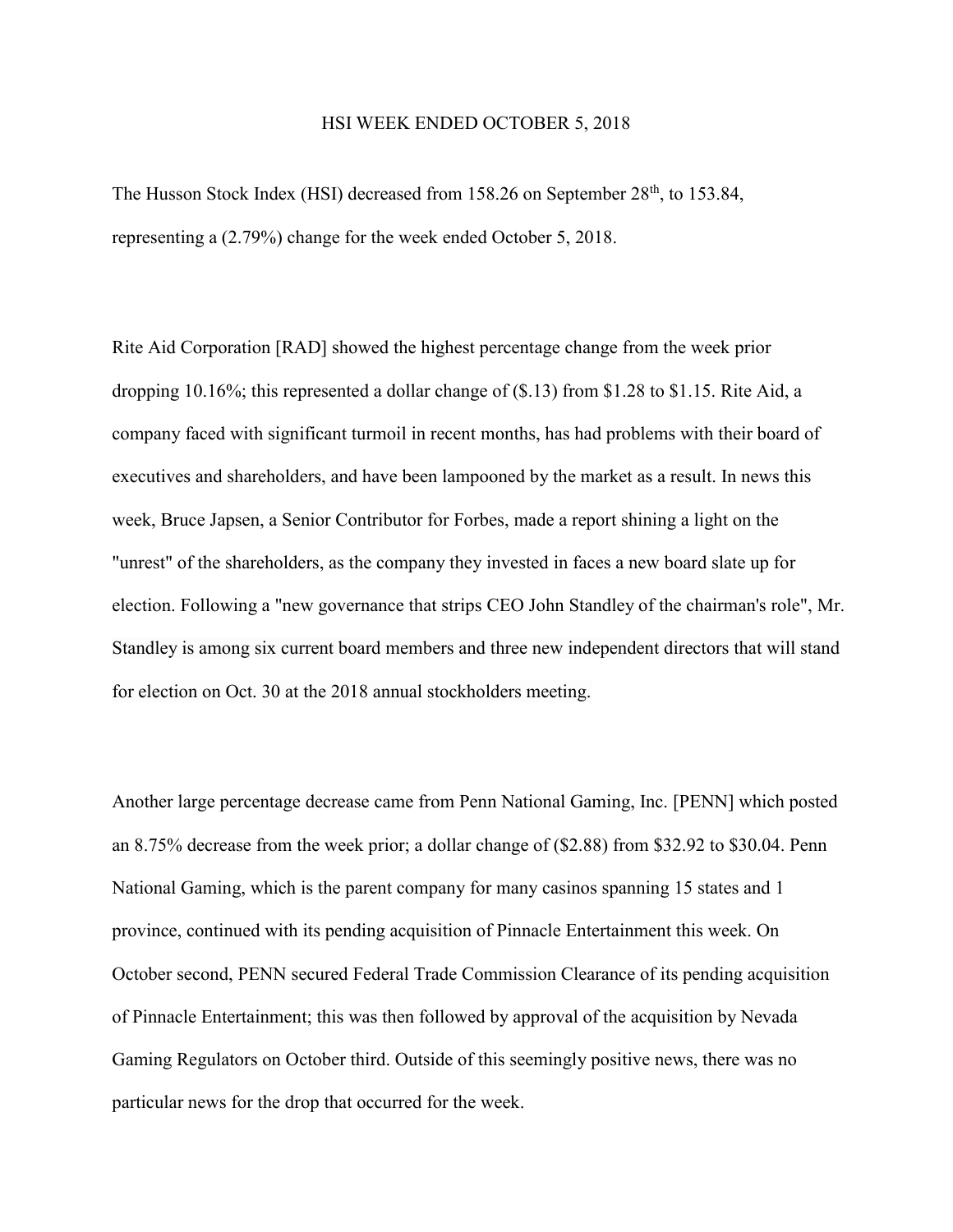Lastly, the highest dollar change for the week came from Idexx Laboratories, Inc. [IDXX], which posted a change of (\$20.42) from \$249.66 to \$229.24 representing a 8.18% decrease from the prior week; this also simultaneously represented the largest negative impact on the index, which was a 0.713% decrease. Idexx has not released any press releases or had any substantial news since the prior week, where they stated the date for release of their third quarter financial results.

The HSI was developed by Marie Kenney, while a student at Husson University, in consultation with Associate Professor J. Douglas Wellington. The index is currently being tracked and analyzed by Husson student Dominick Lizotte. The HSI tracks and analyzes 29 companies that are considered to have an effect on the Maine economy. These companies are either based in Maine or have an influence on the Maine economy through employment, and overall presence in the State. This price-weighted index offers a numerical break down of Maine's economy to help provide a better understanding of Maine's economy. The analysis looks into the events of the week and tries to explain significant changes in the stock prices of the companies that comprise the Husson Stock Index.

## References

Japsen, B. (2018, October 07). Despite New Governance, Rite Aid Shareholder Unrest Remains. Retrieved from [https://www.forbes.com/sites/brucejapsen/2018/10/05/despite-new-rite-aid](https://www.forbes.com/sites/brucejapsen/2018/10/05/despite-new-rite-aid-governance-shareholder-unrest-remains/#771feb277516)[governance-shareholder-unrest-remains/#771feb277516](https://www.forbes.com/sites/brucejapsen/2018/10/05/despite-new-rite-aid-governance-shareholder-unrest-remains/#771feb277516)